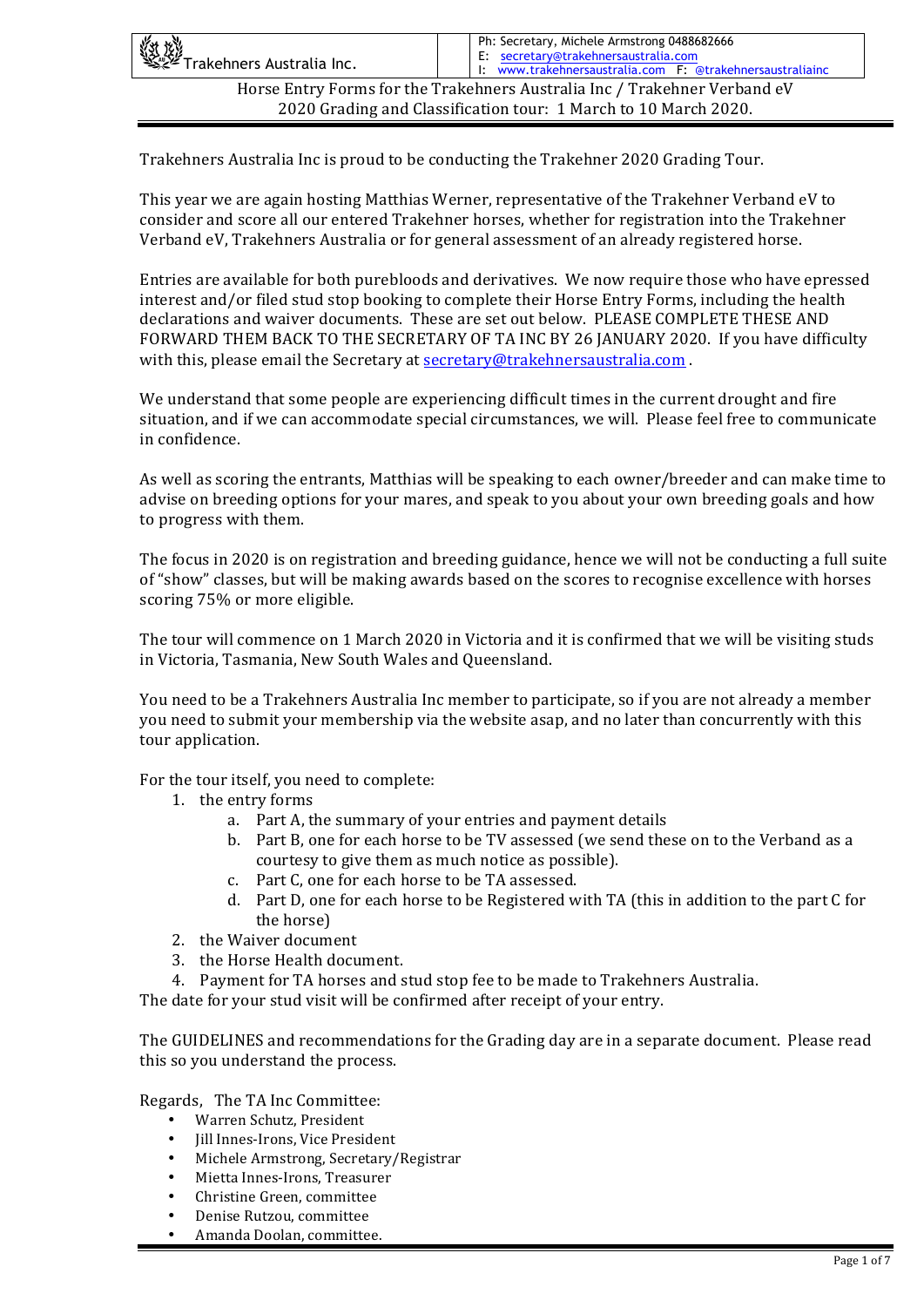| ॑॑॑॑॑॑ॣॕॣॳॱ<br>॓ऀ <sup>ॶ</sup> ॕॣ <sup>ॶ</sup> ॱTrakehners Australia Inc. |  | Ph: Secretary, Michele Armstrong 0488682666               |  |  |
|---------------------------------------------------------------------------|--|-----------------------------------------------------------|--|--|
|                                                                           |  | E: secretary@trakehnersaustralia.com                      |  |  |
|                                                                           |  | I: www.trakehnersaustralia.com F: @trakehnersaustraliainc |  |  |
|                                                                           |  |                                                           |  |  |

Horse Entry Forms for the Trakehners Australia Inc / Trakehner Verband eV 2020 Grading and Classification tour: 1 March to 10 March 2020.

**Trakehners Australia Inc 2020 Grading & Classification Tour Entry form** Please complete **PART A** for the owner details and tour entry fees; AND One **PART B** form for EACH horse entered for TV grading; AND One **PART C** form for EACH horse entered for TA classification.

*PARTA: Tour Entry Fees/Invoice* 

Owner's name:

Owner's address:

Owner's phone:

Owner's Email:

Trakehner Verband Member number:

| <b>Tour Prices Calculation &amp; Invoice:</b>                                             |            |                              |               |  |
|-------------------------------------------------------------------------------------------|------------|------------------------------|---------------|--|
|                                                                                           | <b>Fee</b> | <b>Number</b>                | <b>Totals</b> |  |
| Trakehner Verband Mare Grading: to be invoiced by TV                                      |            | How many                     | Pay direct    |  |
| and paid direct to TV by each member. You still have to                                   |            | presenting?                  | to Verband    |  |
| pay the Stud Stop fee to TA. You still have to fill in and                                |            |                              | when          |  |
| provide your horse details in Part B.                                                     |            |                              | invoiced      |  |
| Stud stop for Grading by TV, TA on site at your place                                     | \$150      | X <sub>1</sub>               |               |  |
|                                                                                           |            |                              |               |  |
| Stud stop address: (fill in here)                                                         |            |                              |               |  |
|                                                                                           |            |                              |               |  |
| (You do not need to fill this in if you have already submitted application                |            |                              |               |  |
| and paid for a stud stop via the website):                                                |            |                              |               |  |
| Trakehners Australia Mare or Foal Classification per                                      | \$75       | X                            |               |  |
| horse. Includes in hand presentation and free movement,                                   |            |                              |               |  |
| (does not include registration fee.)                                                      |            |                              |               |  |
| TA Inc Registration fee per horse (if not already TA                                      | \$100      | X                            |               |  |
| registered - do the entry here OR if you wish you can do the registration                 |            |                              |               |  |
| application on the TA website: www.trakehnersustralia.com ]                               |            |                              |               |  |
| Compulsory DNA kit parentage test (if DNA has not already                                 | \$80       | $\mathbf X$                  |               |  |
| been done by another registry and noted on the registration papers)                       |            |                              |               |  |
| Optional DNA kit parentage test and WFFS test (fragile foal                               | \$110      | X                            |               |  |
| syndrome: wffs test is not compulsory, not highly recommended for all<br>breeding stock). |            |                              |               |  |
| Trakehners Australia Stallion classification (required for                                | \$150      | $\mathbf X$                  |               |  |
| registration) per horse. Includes in-hand presentation,                                   |            |                              |               |  |
| free movement and ridden.                                                                 |            |                              |               |  |
|                                                                                           |            | <b>TOTAL:</b>                | \$            |  |
|                                                                                           |            |                              |               |  |
| Please pay your total into Trakehners Australia Inc.                                      |            |                              |               |  |
| Bendigo Bank BSB: 633 000                                                                 |            | When paid, this form becomes |               |  |
| Account: 130 518 533                                                                      |            | your Tax Invoice.            |               |  |
| Use your surname as reference.                                                            |            |                              |               |  |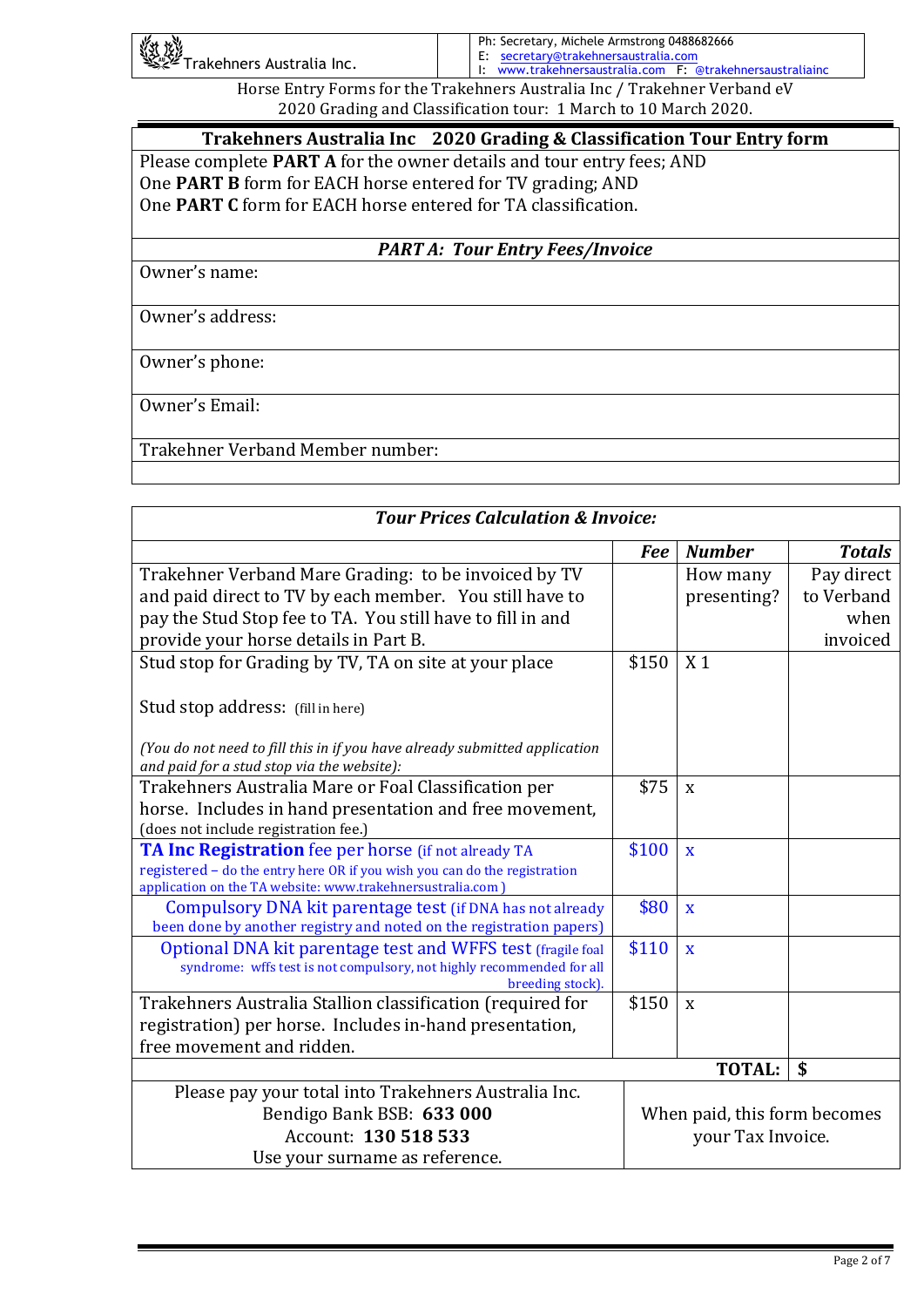| 「《姓<br>《姓》<br>《学》Trakehners Australia Inc.                                | Ph: Secretary, Michele Armstrong 0488682666<br>E: secretary@trakehnersaustralia.com<br>I: www.trakehnersaustralia.com F: @trakehnersaustraliainc |  |  |
|---------------------------------------------------------------------------|--------------------------------------------------------------------------------------------------------------------------------------------------|--|--|
| Horse Entry Forms for the Trakehners Australia Inc / Trakehner Verband eV |                                                                                                                                                  |  |  |

|                                                                                                                                                                                            | <b>PART B: Horse details: FOR TRAKEHNER VERBAND GRADING 2019</b><br>Complete one of these for each horse entered                 |
|--------------------------------------------------------------------------------------------------------------------------------------------------------------------------------------------|----------------------------------------------------------------------------------------------------------------------------------|
| Owner's name:                                                                                                                                                                              |                                                                                                                                  |
| Owner's Trakehner Verband membership number:                                                                                                                                               |                                                                                                                                  |
| Horse's registered name:                                                                                                                                                                   |                                                                                                                                  |
| Breed:                                                                                                                                                                                     | Stud book registered with:                                                                                                       |
| Registration number:                                                                                                                                                                       |                                                                                                                                  |
| If horse is a mare for TV Studbook 1 registration, attach her registration papers.                                                                                                         |                                                                                                                                  |
| Microchip number:                                                                                                                                                                          |                                                                                                                                  |
| DOB:                                                                                                                                                                                       |                                                                                                                                  |
| Sex: □Mare<br>$\Box$ Filly foal<br>Colt foal                                                                                                                                               |                                                                                                                                  |
| Sire:                                                                                                                                                                                      | Sire's breed:                                                                                                                    |
| Dam:<br>The diagrams and description must match & be detailed enough to allow positive identification of the ho                                                                            | Dam's breed:<br>WARMBLOOD HO                                                                                                     |
| All head and neck whorls should be marked (X) in <b>black</b> .<br>marks such as prophet's thumb mark, walleye etc must be noted.<br>Microchip implant site is to be marked with an arrow. | Other marks must be recorded in <b>black</b> and if the horse does not have sufficient other distinguishing marks, then acquired |
| Outline diagram                                                                                                                                                                            |                                                                                                                                  |
|                                                                                                                                                                                            |                                                                                                                                  |
|                                                                                                                                                                                            |                                                                                                                                  |
| Right side<br>Left<br>Right<br>Neck<br>lowerview<br>Fore-Rearview                                                                                                                          | Upper eye level<br>Left side<br>Right<br>Left<br>Muzzle<br>Hind-Rearview                                                         |
| <b>Brand</b><br>Outline diagram                                                                                                                                                            |                                                                                                                                  |
| Colou<br>Head:<br>Neck:<br>Legs:<br>Body:<br>Right side                                                                                                                                    | Upper eye level<br>Left side                                                                                                     |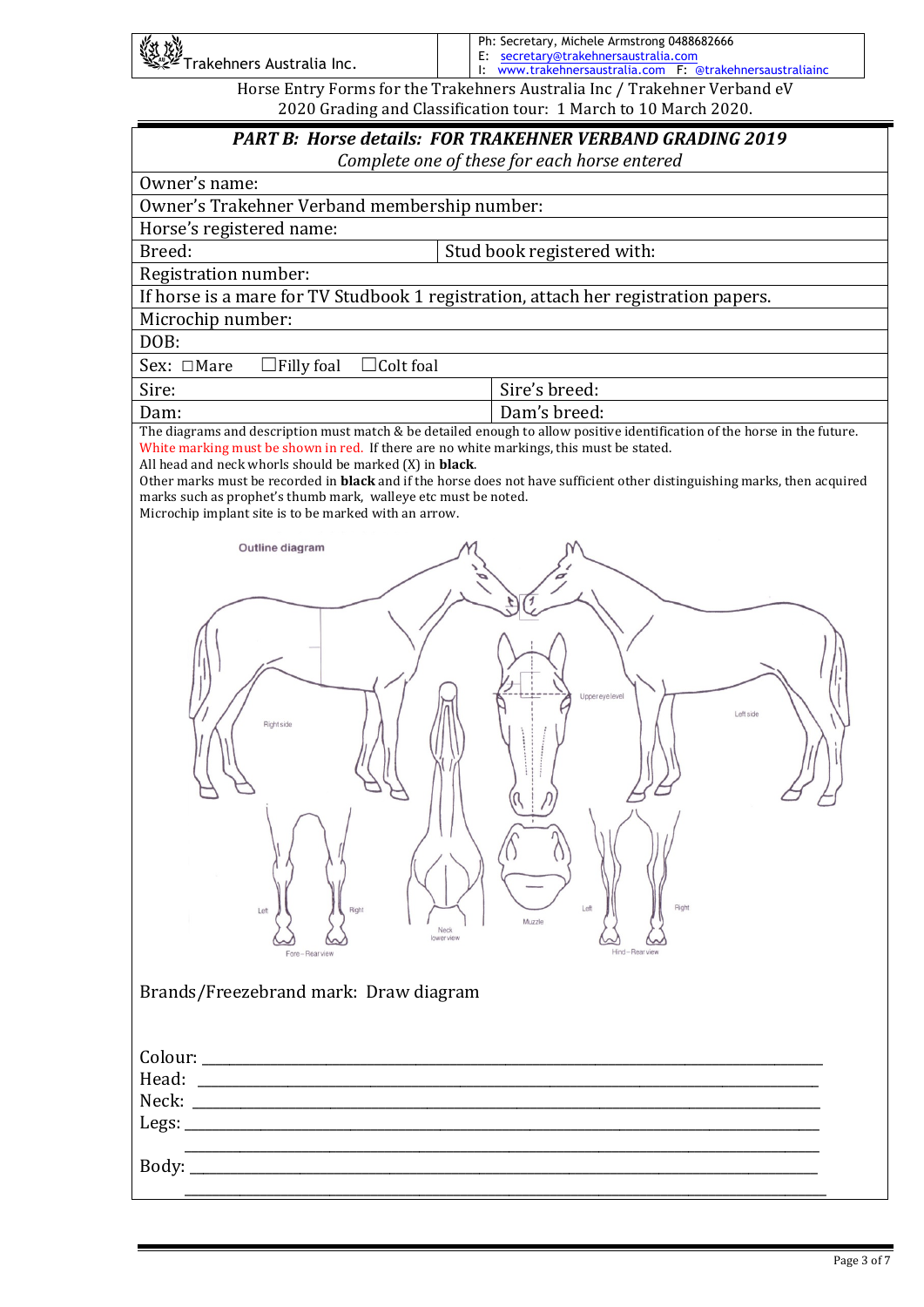| 《红燈》<br>《经》Trakehners Australia Inc. | Ph: Secretary, Michele Armstrong 0488682666<br>E: secretary@trakehnersaustralia.com<br>I: www.trakehnersaustralia.com F: @trakehnersaustraliainc |
|--------------------------------------|--------------------------------------------------------------------------------------------------------------------------------------------------|
|                                      | Horse Entry Forms for the Trakehners Australia Inc / Trakehner Verband eV                                                                        |

2020 Grading and Classification tour: 1 March to 10 March 2020.

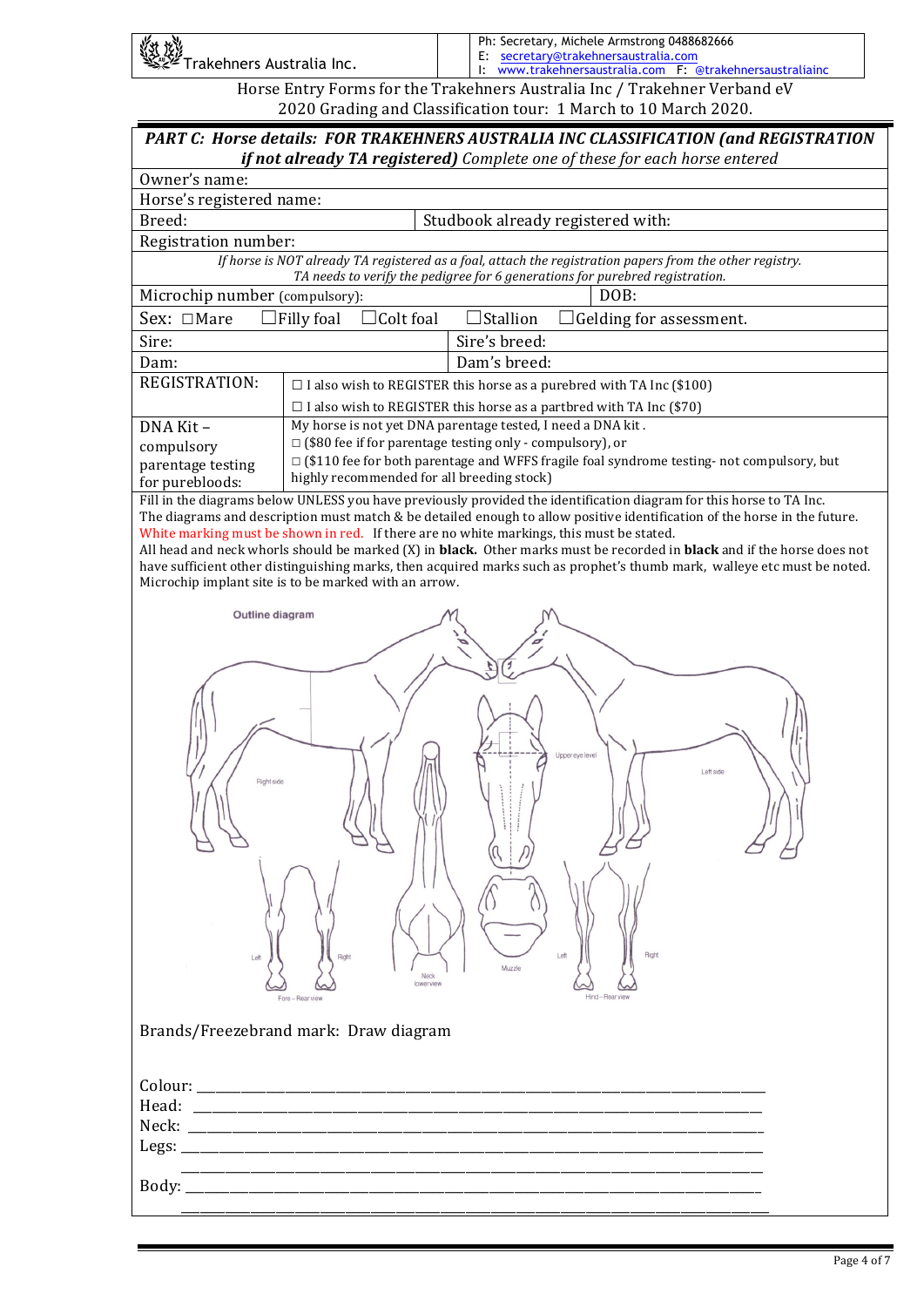| 、<br>《社談<br>《楽》Trakehners Australia Inc.                                  | Ph: Secretary, Michele Armstrong 0488682666<br>E: secretary@trakehnersaustralia.com<br>I: www.trakehnersaustralia.com F: @trakehnersaustraliainc |  |
|---------------------------------------------------------------------------|--------------------------------------------------------------------------------------------------------------------------------------------------|--|
| Horse Entry Forms for the Trakehners Australia Inc / Trakehner Verband eV |                                                                                                                                                  |  |

2020 Grading and Classification tour: 1 March to 10 March 2020.

## **HORSE SPORTS PARTICIPANT RISK ACKNOWLEDGEMENT & WAIVER**

Name of participant:

Trakehners Australia Inc. advises that participation in horse sports at an agricultural show or horse competition contains elements of risk, both obvious and inherent. Horse sports are dangerous recreational activities and horses can act in a sudden and unpredictable way, especially when frightened or hurt.

By signing this waiver, I acknowledge that:

1. .

- 1.1. Participation in horse sports is a hazardous activity and may result in injury, loss, damage or death to me: and
- 1.2. Participation in horse sports requires certain skills, and I declare that I have sufficient skills to be able to safely and properly participate in the events; and
- 1.3. Horses can act in a sudden and unpredictable way, especially if frightened or hurt, or if exposed to loud or unfamiliar noise; and
- 1.4. As the event is held outdoors, there are risks to me and to my horse as a result of wether conditions, including either extreme hot or cold weather, rain or wind; and
- 1.5. Insects or other animals may cause my horse or other horses to become frightened and act in an unpredictable way; and
- 1.6. There is inherent in horse riding and/or handling events the risk of suffering injury falling from a horse or from contact with a horse; and
- 1.7. I am responsible for ensuring that I have and will wear equipment suitable for safely and properly participating in the event; and

2. .

- 2.1. If I suffer harm while participating in a horse event, I will not hold Trakehners Australia Inc, or its volunteers, employees or agents legally responsible for any injuries I suffer. I will not sue Trakehners Australia Inc or its volunteers, employees or agents for any claims, costs, damages or liability; and
- 2.2. I acknowledge and agree that my participation in the horse sports and associated activities are a danger and may have inherent risks as a result of which personal injury and sometimes death may occur and I accept and assume all such risks of personal injury or death in any way whatsoever arising from these activities and hereby waive my individual right to sue Trakehners Australia Inc for all claims I or my representatives may have for such personal injury or death against Trakehners Australia Inc in any way whatsoever arising from or in connection with these activities.
- 2.3. I will not consume any alcohol or any illicit drugs while participating in the horse sports and agree that such use may result in me being excluded from an event with no entitlement to any refund of money paid for entry to Trakehners Australia Inc.
- 2.4. I agree to be bound by the rules and guidelines of Trakehners Australia Inc as varied from time to time. **Where the participant is over 18 years of age:**

I agree that I have read and understood this waiver prior to signing it and agree to that this waiver will be binding on my heirs, next of kin, executors and administrators.

I agree that this waiver shall be governed in all respects by and interpreted in accordance with the laws of Victoria. 

Signed: the state of the state of the state of the Dated:  $\Box$  Dated:  $\Box$ 

#### Where the participant is under 18 years of age (to be completed by a parent or legal guardian)

I [insert name]\_\_\_\_\_\_\_\_\_\_\_\_\_\_\_\_\_\_\_\_\_\_\_\_\_\_\_\_\_\_\_\_\_\_\_\_\_\_\_\_\_\_\_\_\_\_\_\_\_\_, being parent or legal guardian or the above named participant hereby consent to my child participating in horse sports.

I confirm that I have read and understood and explained to the participant, this waiver prior to signing it and agree that this waiver will be binding on my (and the participant's) heirs, next of kin, executors and administrators. 

I agree that this waiver shall be governed in all respects by and interpreted in accordance with the laws of Victoria. 

Signed: \_\_\_\_\_\_\_\_\_\_\_\_\_\_\_\_\_\_\_\_\_\_\_\_\_\_\_\_\_\_\_\_\_\_\_\_\_\_\_\_\_\_\_\_\_\_\_\_\_\_ Dated: \_\_\_\_\_\_\_\_\_\_\_\_\_\_\_\_\_\_\_\_\_\_\_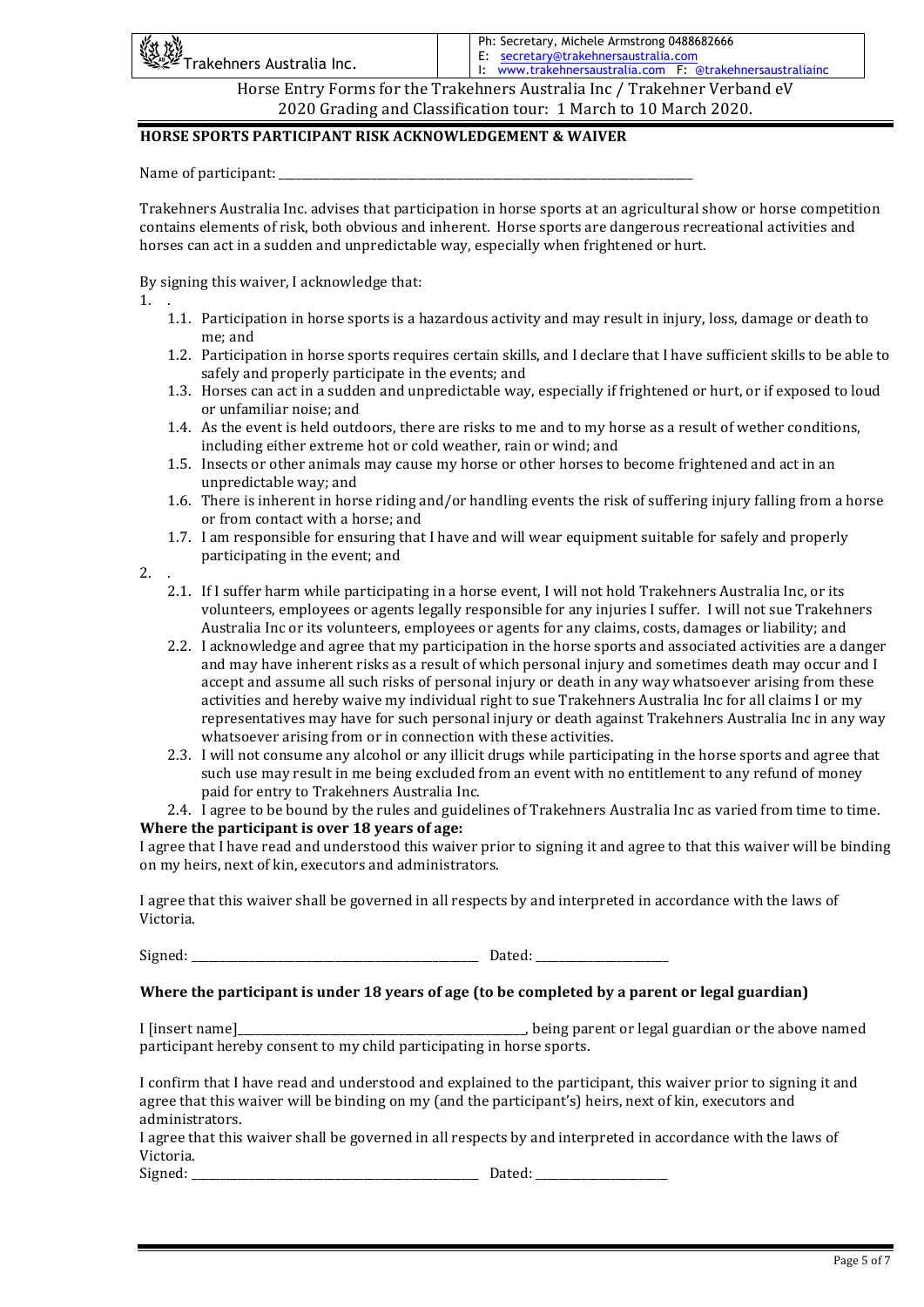| 数燃<br>ZWE<br>* Trakehners Australia Inc. | Ph: Secretary, Michele Armstrong 0488682666<br>E: secretary@trakehnersaustralia.com<br>II: www.trakehnersaustralia.com F: @trakehnersaustraliainc |
|------------------------------------------|---------------------------------------------------------------------------------------------------------------------------------------------------|
|                                          |                                                                                                                                                   |

Horse Entry Forms for the Trakehners Australia Inc / Trakehner Verband eV 2020 Grading and Classification tour: 1 March to 10 March 2020.

# **Horse Health Declaration Form**

**This form must accompany your entry - one for each horse entered** 

| Owner's name:              |                            |         |                         |
|----------------------------|----------------------------|---------|-------------------------|
| Owner's address:           |                            |         |                         |
|                            |                            |         |                         |
| Email:                     |                            |         |                         |
| <b>Phone:</b>              |                            |         |                         |
| <b>Address of property</b> |                            |         | PIC number of property: |
| horse usually kept         |                            |         |                         |
| on:                        |                            |         |                         |
| Horse's registered         |                            |         |                         |
| name                       |                            |         |                         |
| <b>Microchip number:</b>   |                            |         |                         |
| Horse's sex:               |                            |         |                         |
| <b>Horse's Breed:</b>      |                            | Horse's |                         |
|                            |                            | DOB:    |                         |
|                            | Date of last vaccinations: |         |                         |
| <b>Strangles:</b>          |                            |         |                         |
| Hendra:                    |                            |         |                         |
| Vet treatment in the       |                            |         |                         |
| last 14 days:              |                            |         |                         |
|                            |                            |         |                         |

# **Declaration by owner or person in charge of the horse:**

declare that the horse named above has been in good health, eating normally and not shown signs of illness during the last 3 days leading up to entry into the abovementioned event.

In the event the horse named above either becomes unwell, is not eating normally or shows signs of illness during the 3 days leading up to the commencement of the event, I will complete and provide an updated form.

I give my authorisation for the designated steward or Trakehners Australia Inc official to call for veterinary inspection of the horse named above and in my care should they be showing signs of illness at any time during the course of the event. I agree to pay any veterinary fees incurred as a result of this. 

## **I AGREE TO ENSURE THAT:**

- 1. If required before movement, all horses will be shampooed, rinsed and allowed to dry, and their hooves will be picked clean of all solid material and washed with shampoo.
- 2. All vehicles and equipment accompanying the horses should be in a clean condition at the start of travel to the above event.
- 3. The information contained in this declaration is true and correct to the best of my knowledge.
- 4. I agree to abide by all conditions and directions of the rules of entry and of the event officials.
- 5. I acknowledge that failure to comply with the above may result in refusal of entry to the venue, disqualification or other disciplinary action as decided by Trakehners Australia Inc.
- 6. In the event of horse movement restrictions, each participant will be responsible for the care, maintenance and cost of their horse including feeding and watering.
- 7. I acknowledge that there has been no Strangles infection in the location of my horse for 30 days.

Signed: Name: Dated: